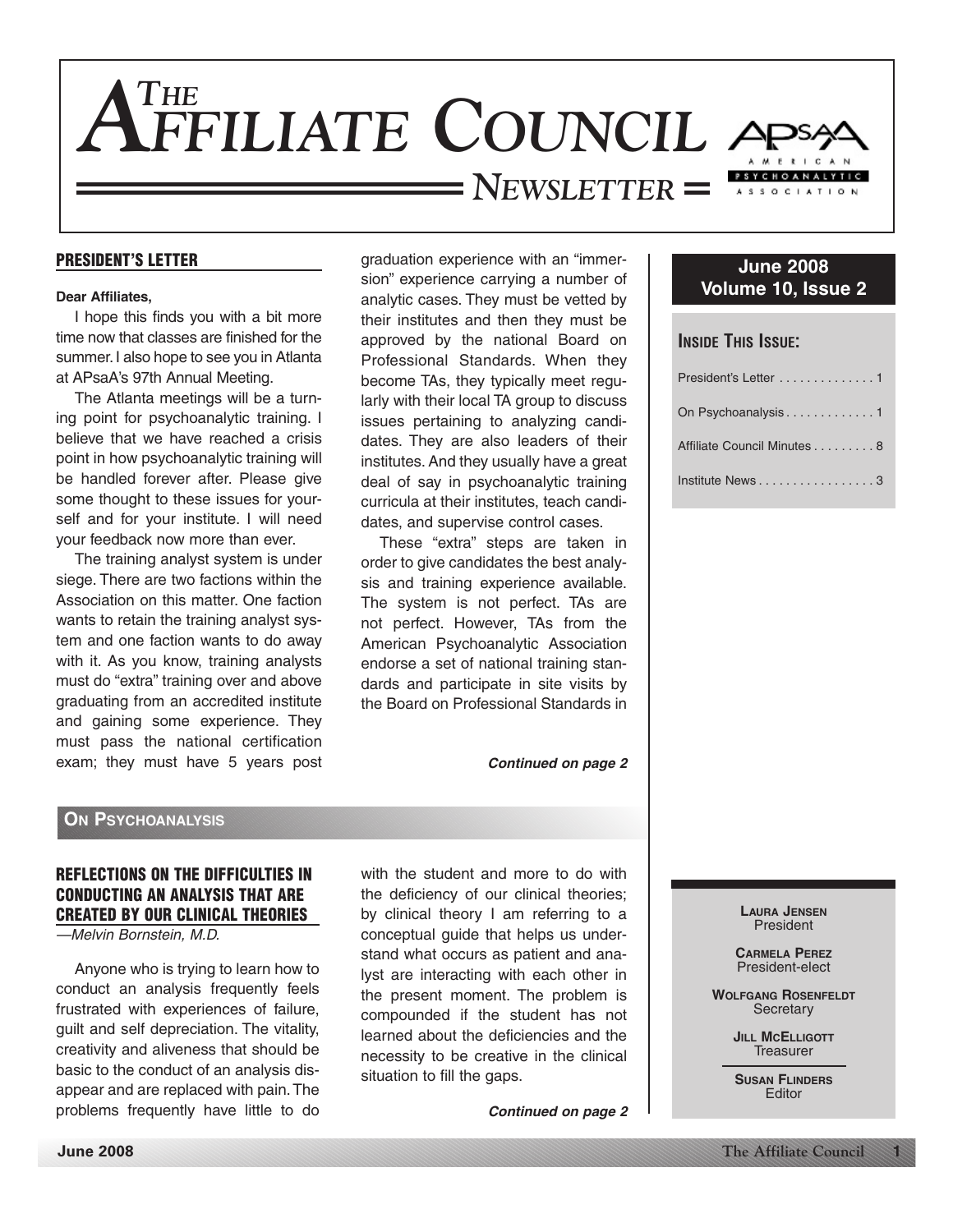#### *Continued from page 1*

order to do the best job that they can do for candidates.

Now this system is being taken apart piece by piece. There are two bylaw amendments being discussed at the Atlanta meetings, one of which will abolish certification as a prerequisite for TA applicants and allow institutes to choose to ignore the national standards for TA appointment, and hence for national vetting for TAs. It will make it possible for institutes to endorse a local option to decide whom to appoint as a TA. If only one institute chooses to do this, it will demolish a unified system of national standards for how candidates are trained and analyzed. Each institute will be able to do what they wish. Candidates at such institutes may not have any recourse in the event of problems in training (such as a national venue). Institutes could choose not to have site visits for the evaluation of training programs.

The Task Force on Externalization is a group of representative members of our association who have been looking at options for those institutes that do not want to endorse national standards in a way that would allow some institutes to choose to remain within a version of the present system. The report will not be final until shortly before the Atlanta meetings. The proposed bylaw changes will supersede this thoughtful plan.

Please consider carefully what you want for your institute, for your personal education, for your analysis and for your future. Educate yourself. Sign up to review the documents written by the Task Force on Externalization.

The documents are available for viewing by all Association members by sending an e-mail to TFE-APsaAsubscribe@yahoogroups.com and then replying to the test e-mail. Carefully evaluate any bylaw amendments that come forward at the Atlanta meetings. And then take a stand. Fight for your views. I am going to fight for the TA system because I believe that this system is the best one for training candidates. I can be reached at 303-777-4627 or by e-mail at ljensen701@aol.com for questions. Thank you.

Sincere regards,

Laura L. Jensen, Ph.D. President, Affiliate Council

#### **ON PSYCHOANALYSIS CONT.**

#### *Continued from page 1*

The limitations in clinical theory is revealed by the sparse reference in discussions and the literature of the whole patient and analyst living in the analytic situation with degrees of closeness, spontaneity, feelings of vitality and being alive. Essentially our theories lead us to describe dynamics in terms of conflicts, compromise formations, the status of the Self, interpersonal and object relationships that contribute to pathology and expressed in transferences, countertransferences, resistances etc.

Yet we frequently miss the richness of the human dimension that addresses the wholeness of the patient and analyst in the present moment. The present moment rests on the analyst and the patient as whole people interacting with the other, principally by using language. Patient and analyst share one common goal to help the patient bring disparate parts of the patient into the whole of her Self that will transform suffering into freedom, vitality and feeling alive. This transformation is promoted by talking. To follow this communicating-talking experience, we need to focus on the whole of the patient and analyst who are agencies that run themselves and try to influence the other. Patient and analyst must struggle with the resistances against the transformative experience that result in feeling vital, alive with far greater capacities to reach out, be close and love. The resistances rests on the danger of humiliation in revealing the transformative experi-

ence to the analyst because of fear that the analyst does not appreciate nor is interested in what the patient is trying to reveal in actuality or in the transference.

The patient is trying to reveal the rush of feelings, awareness, understanding and desire to communicate which in the transference, from an earlier time was overwhelming. The patient felt she was too much for herself; her ego could not deal with her growth. This is typical of what happens after a trauma, as the person attempts to take ownership of the trauma in the process of growth. Also the danger of humiliation is the result of the patient's greater individuation, freedom and separateness which is just what the

*Continued on page 3*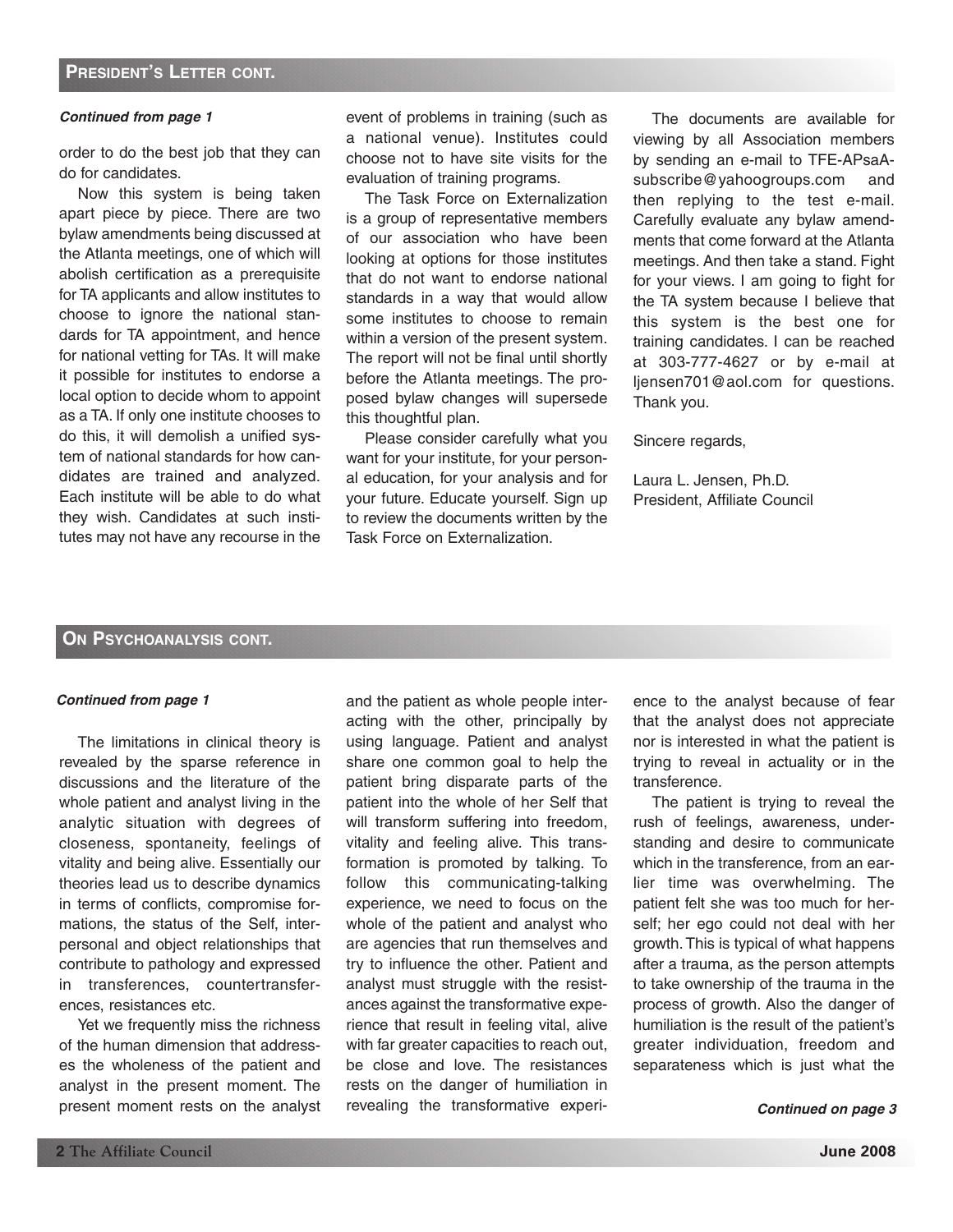#### *Continued from page 2*

patient wants in terms of her desire to develop, but feels that it is too much for her without support and empathy which in the transference was absent. Without the perspective of the dynamics of the whole person, the analyst is handicapped in dealing with the dynamics of the whole person, actually for the most part I do not think this dimension is ignored only it is not talked or written about because our theory does not help us.. Psychoanalytic lore used to be that you told your supervisor some things but not everything. Actually the "everything" often was far more analytic than realized.

I will briefly digress. I have been implying that analytic theory is clear about how the parts of the mind work together which helps to understand the workings of the mind. In the clinical situation the whole of the person is not sufficiently addressed which ignores the soul and spirit of the analytic experience. This is because psychoanalytic theory evolved from the cannons of science that arose in the Enlightenment: To understand the world one must examine the parts that make up the whole and develop hypothesis about the parts then try explore whether there are areas of congruence with parts that have already been validated which increases our understanding of the world.

In the 20th century, the cannons of science began to change. Discoveries in physics and mathematics have revealed that parts of the universe can not be separated from each other i.e., time, space and matter are all part of an evolving whole. By continuing to use the most contemporary view of the universe as metaphors to understand the workings of the mind and the experiences within an analysis, we have a better vernacular to emphasize the whole when we deal with the person.

Clinically, I am suggesting by looking at the whole of the patient, the analyst is able to share more with the patient as an equal partner in the analytic endeavor. The analyst does not have to be as cautious about the nature of the transference which contains multiple disparate parts of the patient. Patients as whole people understand far more about themselves than they know and they are aware of what is going on more than we describe. To be open, explaining what is going on in the analysis and revealing oneself, to a limited degree, if directed at the whole of the patient helps the analysis, as long as the analyst is also aware of the nature of the transference. Secondly as a result of the progression of an analysis the transformative experiences generate earlier dangers of too much feeling, awareness and separation. To protect oneself from being overwhelmed the patient withdraws from being too close, open, loving and giving because of the anticipated absence of an empathic and understanding other. Frequently progress, because of transformation of parts into a whole, is seen simply as an old resistance when it represents the resistance against the presence of progress. The analyst needs to convey recognition of the patient's achievement.

In sum, in this very short communication, I am conveying that we are far better than we think. Our problem is frequently not us, it is our clinical theory.

# *Save the Date!*

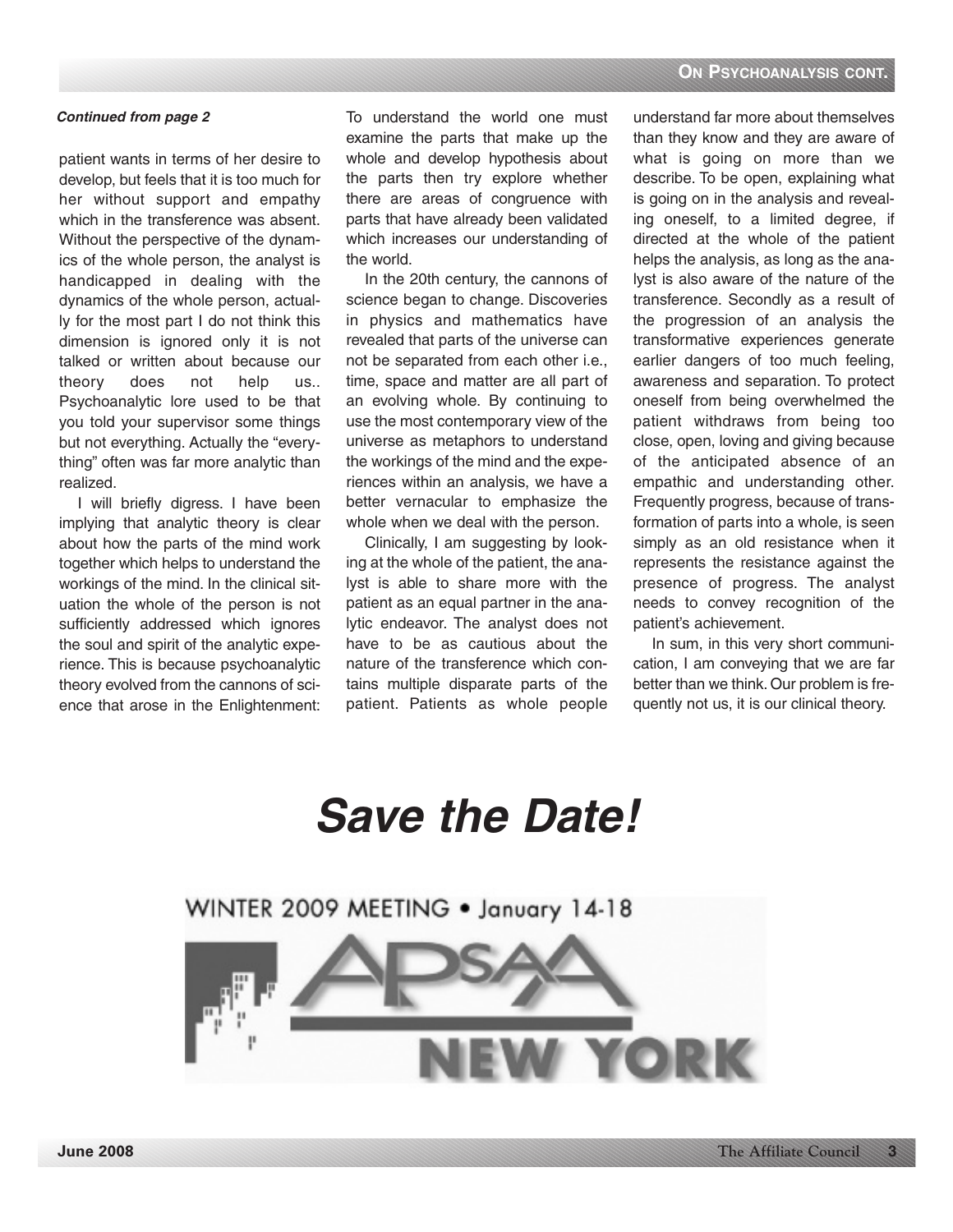## WINTER 2008 MEETING: Affiliate Council Minutes

Welcome: President Laura Jensen opened the meeting.

#### **ROLL CALL** (Wolfgang Rosenfeldt)

Roll was called. Fourteen institutes were represented, constituting a quorum. Roster sheets were passed around for updating.

#### **DR. PAUL HOLINGER, CHAIR OF THE CERTIFICATION EXAMINA-TION COMMITTEE**

Jensen introduced Dr. Holinger. The pass rate last time for certification was 80%, although traditionally, this has been from 62–75%. With persistence, however, the rate is above 90%.

Dr. Holinger discussed several helpful points to aid in successfully going through certification. He emphasized mentoring, and also approaching past or present committee members for help. Next, he mentioned study groups as being helpful, in particular, going over case write-ups with colleagues. Finally, he noted that bringing process notes to the interviews is helpful, in order to give a sense of the applicant's voice to the committee. During the scientific meetings, there are Wednesday meetings of the Certification Committee as well with a mock case discussion.

He told the Affiliate Council that the Certification Committee sees the certification endeavor as a learning process.

There is discussion of an alternative pathway to certification, which would be more like the TA process over perhaps six months with monthly meetings, discussing cases. This is still, however, under discussion.

He suggested that Affiliate members can also approach Dr. Rosenblitt, head of their research group, and also Dr. Singer, head of PIPE.

With regard to what the Affiliate Council could do in order to aid the process, Carmela Perez suggested that we could assist with the mentoring process and that perhaps future work could be done at the Affiliate Council meetings regarding this.

A question was posed regarding termination for certification. Applicants are required to have a terminated case in order to apply for certification.

#### **IPSO DELEGATION**

Kate Schechter introduced the IPSO Executive Committee including Robin Deutsch, President, Corinne Meylan VP-Elect Europe, Adela Escardo, VP-Elect Latin America, Drew Tillotson, VP-Elect North America, Paula Oliviera, Communications Officer, Israel Katz, Editor, Eric Bierens de Haan, Treasurer, Gabriele Pszczol, VP Latin America, Barbara Strack Van Schinjndel-Garofoli, VP Europe.

Robin Deutsch described IPSO's visiting candidate program. The cost consists of airfare, but otherwise candidates are set up with a place to stay, and there is no cost to the supervision or attending classes. Visiting candidate projects can be undertaken in the same country, the same region, or between different regions, although candidates must speak the language of the Institute they wish to attend, or English, if classes are conducted in English. She encouraged interested candidate groups to get in touch with her and IPSO.

She also mentioned that the next IPSO Congress, along with the IPA meeting, will be in Chicago in July of 2009. She described the international supervisions at the meeting and also mentioned that there will be a call for papers in March.

Deutsch then asked Affiliate Council members to help complete the election of Luisa Marino, a candidate for President-Elect of IPSO. She explained that all Affiliate members are also IPSO members, and they require ten or more IPSO members for the vote for the President-Elect. Luisa was the only candidate. She gave a speech, stepped out and was unanimously elected.

It was also mentioned that IPSO has a website WWW.IPSOCANDIDATES. ORG where further information may be obtained about all these and more IPSO activities.

#### **ANNOUNCEMENTS** (Laura Jensen)

Jensen introduced Jesse Goodman from the Berkshire Psychoanalytic Institute who will be heading the Candidate Organization Committee.

She also announced Beverly Betz is leaving as the Chair of the Program Committee as well as the Scientific Paper Prize Committee. A round of applause was given in appreciation of her dedication and work.

Also, Anne Malone is the head of the Nominations Committee, and this year three offices will be open for election, including the positions of Treasurer,

*Continued on page 5*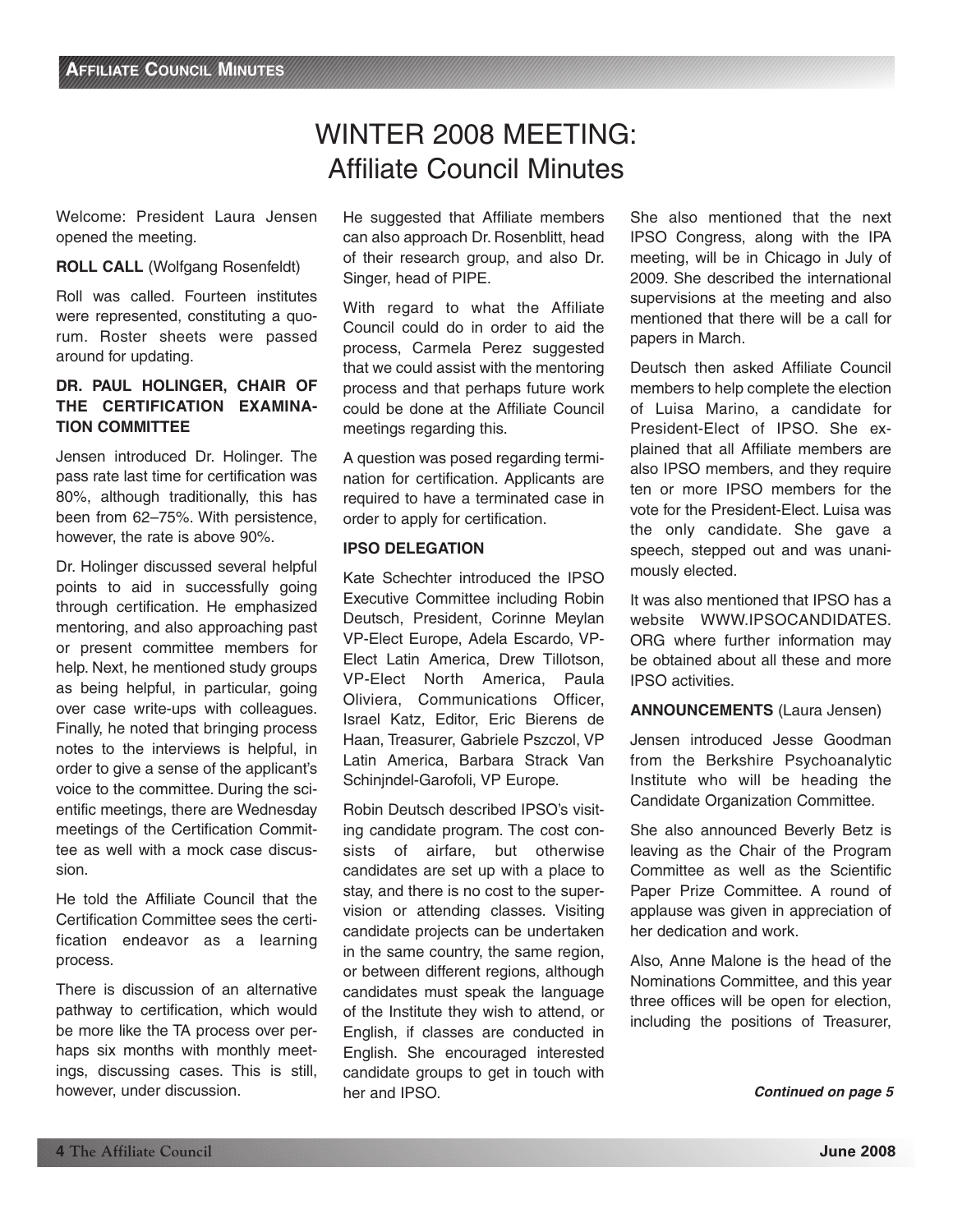Secretary and President-Elect. Candidates for office will speak at the June meeting, and elections will be held in the fall.

**APPROVAL OF MINUTES** (Wolfgang Rosenfeldt):

A motion was made and seconded to approve the 2007 Summer Meeting minutes. They were approved unanimously.

#### **TREASURER'S REPORT** (Jill McElligott):

The operating budget of \$21,000 was approved for 2008. This is up \$2,000 from last year. There are increased expenses mostly because 2008 is an election year. McElligott also mentioned that if there are any budget requests for ideas by Affiliate members to let her or Laura Jensen know.

#### **COMMITTEE REPORTS:**

1) Paper Prize Committee (Beverly Betz)

Deadline for paper submission is August 1st. The prize is \$1000.

2) Program Committee (Beverly Betz) Chuck Rothstein will present later this afternoon on developing an analytic practice. Also, after that there will also be a presentation by a candidate on a case with a patient who used insurance to pay for part of the analysis, with discussion on enactments related to managed care.

3) Breakfast with a Distinguished Analyst (Susan Flinders)

Saturday there will be breakfast with Elizabeth Young-Bruehl, a prolific author and analyst. Susan encouraged all to come for a rewarding experience.

4) Nominations Committee (Anne Malone)

Elections will be held in the fall for the positions of Treasurer, Secretary &

**Continued from page 4 including 1 resident-Elect.** If interested, contact including moving from psychoanalytic Anne for more information.

> Carmela Perez encouraged all to get involved and noted some of the benefits of taking part in activities on the national level.

> 5) Committee on Racial and Ethnic Diversity (Carmela Perez)

> Carmela mentioned that this committee liasons with CORED, Committee on Race and Ethnic Diversity, a committee of the American. She is looking for candidate representatives who are interested in issues of race and diversity to help out with this committee.

> At this point, Laura related that there will be an experiment done with the meetings. For 2009, we will not have a scientific meeting in the summer, although administrative meetings will still be held. Details are still being worked out.

#### **MEMBER CONNECT ROUNDTABLE:**

The member connect roundtable was now introduced. In this forum, members can exchange information regarding training, costs, graduation requirements, demands and other issues of concern particular concern to candidates.

The topic this time was "losing and finding cases," and also how progression works at each of our different, respective institutes. Various issues were discussed including the effect on the treatment of our patients knowing that we are candidates, the anxieties and issues that come up with the heightened importance of our cases for our progression as candidates, and the widening scope of analyzability.

**PRESENTATION ON DEEPENING THE TREATMENT** (Guest Speaker, Jane Hall, MSW)

Jane Hall presented her work and thoughts on deepening treatment, psychotherapy to psychoanalysis. Her presentation to the Affiliate Council can be found on the following website with a search for "Deepening the Treatment":

http://internationalpsychoanalysis.net/

**NEW BUSINESS AND WRAP-UP** (Laura Jensen)

Laura reminded us that there is a Candidate Assistance Fund with which up to \$5000 in loans for psychoanalytic training is available and encouraged Affiliate Council members to let candidates at their respective institutes know.

Laura also mentioned that she was going to talk to BOPS and the Executive Council later in the afternoon about providing more financial assistance for candidates wanting to come to the national meetings. She also asked Affiliate Council members to encourage candidates at their institutes to attend.

Finally, she mentioned that in June we will be talking more about the final report of the Task Force for Externalization, a task force she sits on.

#### **ADJOURNMENT:**

The meeting then came to a close at 12:30 PM for a no-host lunch at Oscar's American Brasserie.

Respectfully submitted,

Wolfgang Rosenfeldt, M.D. Secretary of the Affiliate Council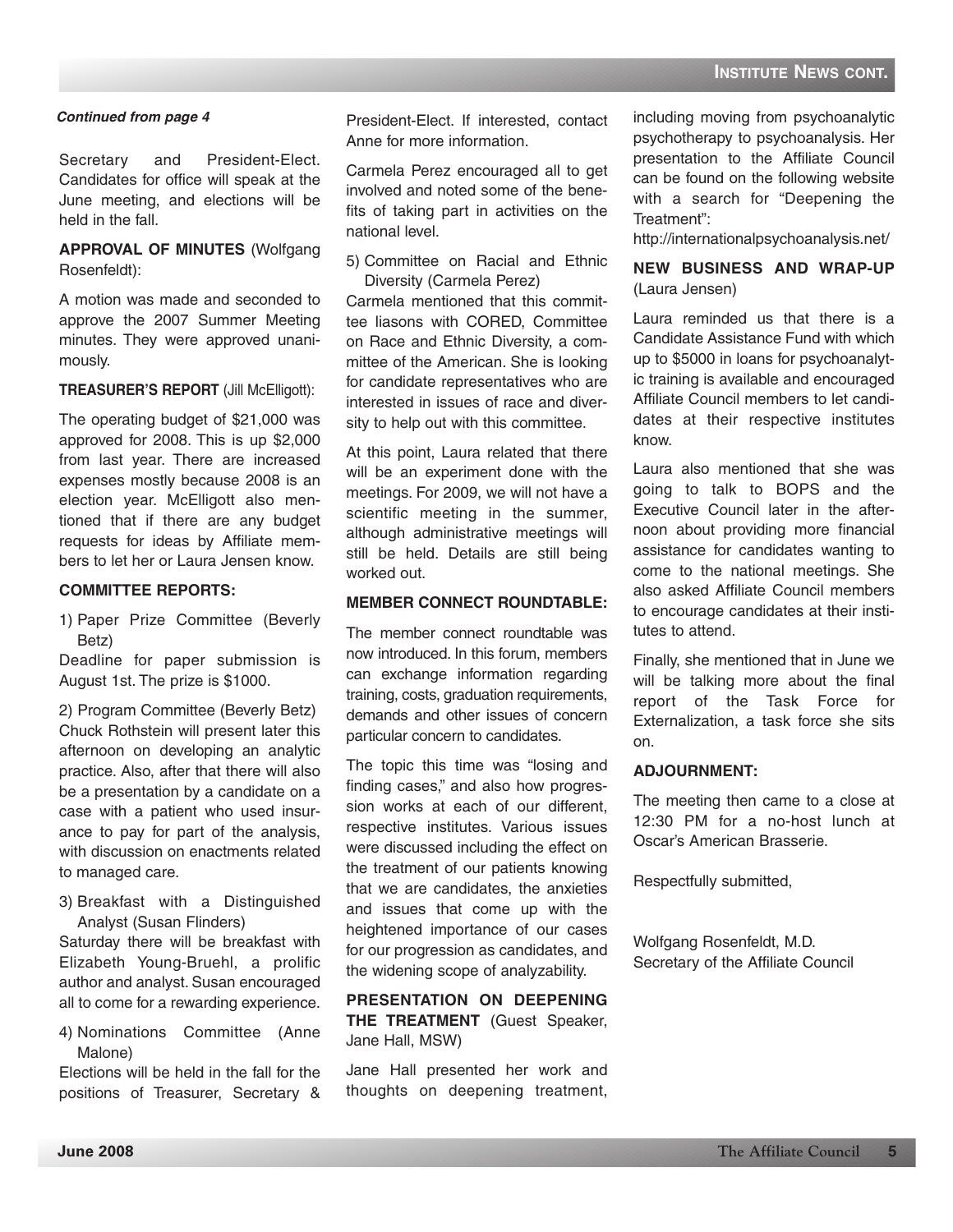#### **The New York Psychoanalytic Institute**

—By: Hilli Dagony-Clark, Psy.D.

Hard work and planning among members, candidates, and faculty have resulted in a successful recruitment for our upcoming candidate class. The Recruitment Committee, headed by Richard Weiss, MD, has creatively and rigorously sought out potential applicants for the next academic year. Outreach has included contact with internship and externship programs in the area and advertisement on a psychoanalytic list-serve. Additionally, the formation of the Joint Research Conferences involving both The New York Psychoanalytic Institute and Adelphi University, made possible by the efforts of Drs. Wilma Bucci, John Crow, Leon Hoffman, Wendy Olesker and Richard Weiss has provided potential candidates the opportunity to learn about both psychological and psychoanalytic research and ideals, foreshadowing the intellectual activity involved in psychoanalytic training. Unlike previous years in which our open house was held at the Institute, this year the event took place at a private residence. This made for a lively and warm atmosphere in which applicants appeared comfortable interacting with members

and candidates. Follow-up phone calls and e-mails were made to the applicants, who were also encouraged to speak with current candidates about training. Thus far, 16 potential candidates have submitted their applications for admission and the Institute anticipates welcoming a diverse, bright, and motivated class for this coming Fall.

#### **Michigan Psychoanalytic Institute**

—By Susan Flinders Ph. D.

This newsletter is coming at a time when our classes have ended for year 2007-2008. Despite the economic downturn that has hit Michigan, the Institute is alive and vibrant like the green trees having quickly awakened from the lengthy drab of this past winter.

Five Candidates are graduating and Congratulations go out to each one of them!

Since there is no specified topic for this newsletter, I thought I would discuss a recent topic that has been brought up by the Institute for consideration by the Candidates. This question revolves around how to more evenly utilize the Training Analysts (TA's) for Supervision. There are already rules in regard to how many Candidates each TA can have for Analysis and for Supervision paid and free (each Candidate can currently have free Supervision for up to two low-fee cases). Despite this, there are certain TA's who get utilized as Supervisors more than others. Candidates have met on more than one occasion with the representatives of the Institute to give feedback. So far, one suggestion has been to have Candidates be assigned to TA's as unpaid mentors prior to starting control cases. These TA's could then have access to Candidates right away and Candidates could then have the wonderful opportunity for analytic guidance from day one of training. It was also thought by Candidates that new Candidates could also reserve the right to pick another TA to supervise, when they started their first case. These suggestions have been taken into consideration, but as yet, there has been no final decision regarding this issue. What is important, however, is how our Institute has turned to Candidates as partners in our training, looking for our input regarding the implementation of new policies. I think it is this type of open-minded involvement of the Candidates in the running of the Institute in Michigan that has allowed it to remain vibrant and active in promoting Psychoanalysis in our community.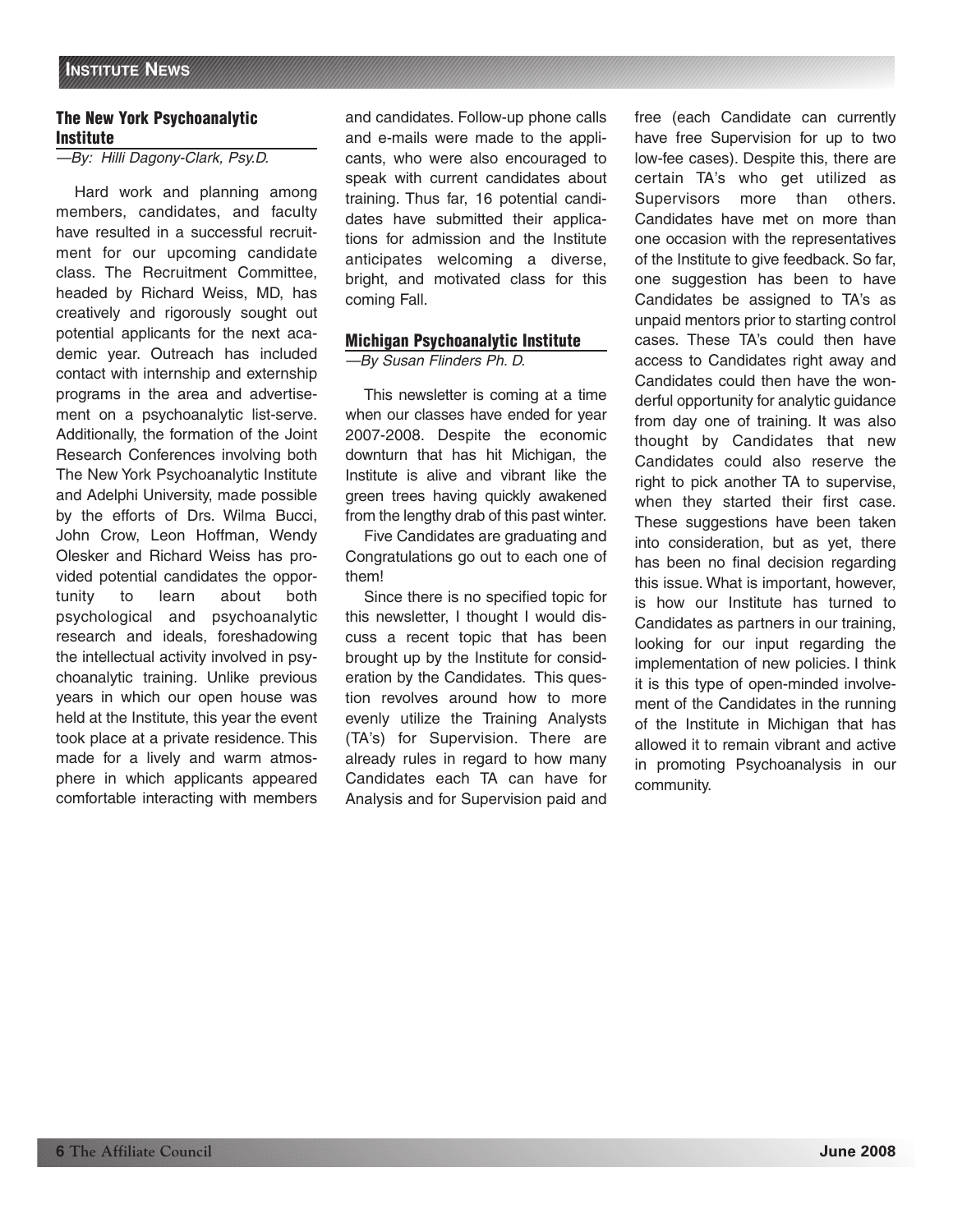### GETTING MOST FROM YOUR MEMBERSHIP... LOGIN!



Be sure to login to APsaA's website so you can maximize your Member Benefits! Logging in allows you to access the many valuable resources in the **Members' Section** including:

- APsaA's Membership Roster with Committee Listing
- Association Documents
- Outreach Tools
- Advocacy and Licensing

### **LOGIN TIP:**

Login first and then use the searchable Member Directory this will facilitate access to full details on the member.

### How do I login?

At http://www.apsa.org, enter your Member ID and Password in the respective spaces at the bottom of the left hand menu bar.You'll see your name at the bottom of the menu bar if your login was successful.

### But I don't know my Member ID and Password!

For assistance, email the National Office info@apsa.org (please note that Member ID's and Passwords will only be emailed to the member).